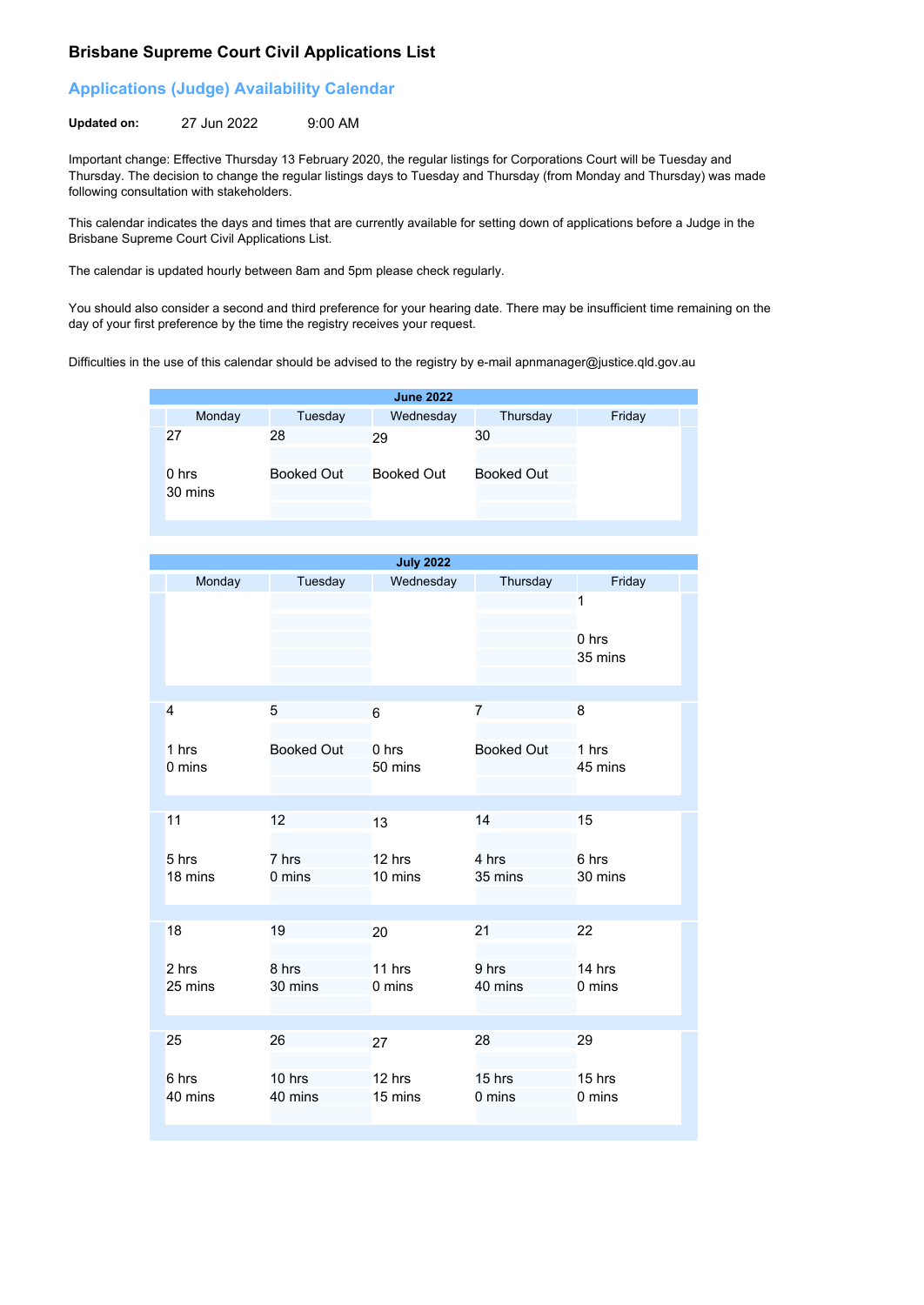|                  |                   | August 2022                |                            |                   |
|------------------|-------------------|----------------------------|----------------------------|-------------------|
| Monday           | Tuesday           | Wednesday                  | Thursday                   | Friday            |
| 1                | $\overline{2}$    | 3                          | 4                          | 5                 |
| 7 hrs<br>0 mins  | 13 hrs<br>0 mins  | 12 hrs<br>15 mins          | 14 hrs<br>40 mins          | 14 hrs<br>45 mins |
| 8                | 9                 | 10                         | 11                         | 12                |
| 5 hrs<br>10 mins | 7 hrs<br>30 mins  | 7 hrs<br>30 mins           | 14 hrs<br>0 mins           | 14 hrs<br>45 mins |
|                  |                   |                            |                            |                   |
| 15               | 16                | 17                         | 18                         | 19                |
| 5 hrs<br>30 mins | 13 hrs<br>0 mins  | 12 hrs<br>40 mins          | 13 hrs<br>30 mins          | 15 hrs<br>0 mins  |
|                  |                   |                            |                            |                   |
| 22               | 23                | 24                         | 25                         | 26                |
| 7 hrs<br>15 mins | 12 hrs<br>45 mins | 15 hrs<br>$0 \text{ mins}$ | 15 hrs<br>$0 \text{ mins}$ | 12 hrs<br>45 mins |
| 29               | 30                | 31                         |                            |                   |
| 7 hrs<br>30 mins | 13 hrs<br>0 mins  | 15 hrs<br>0 mins           |                            |                   |